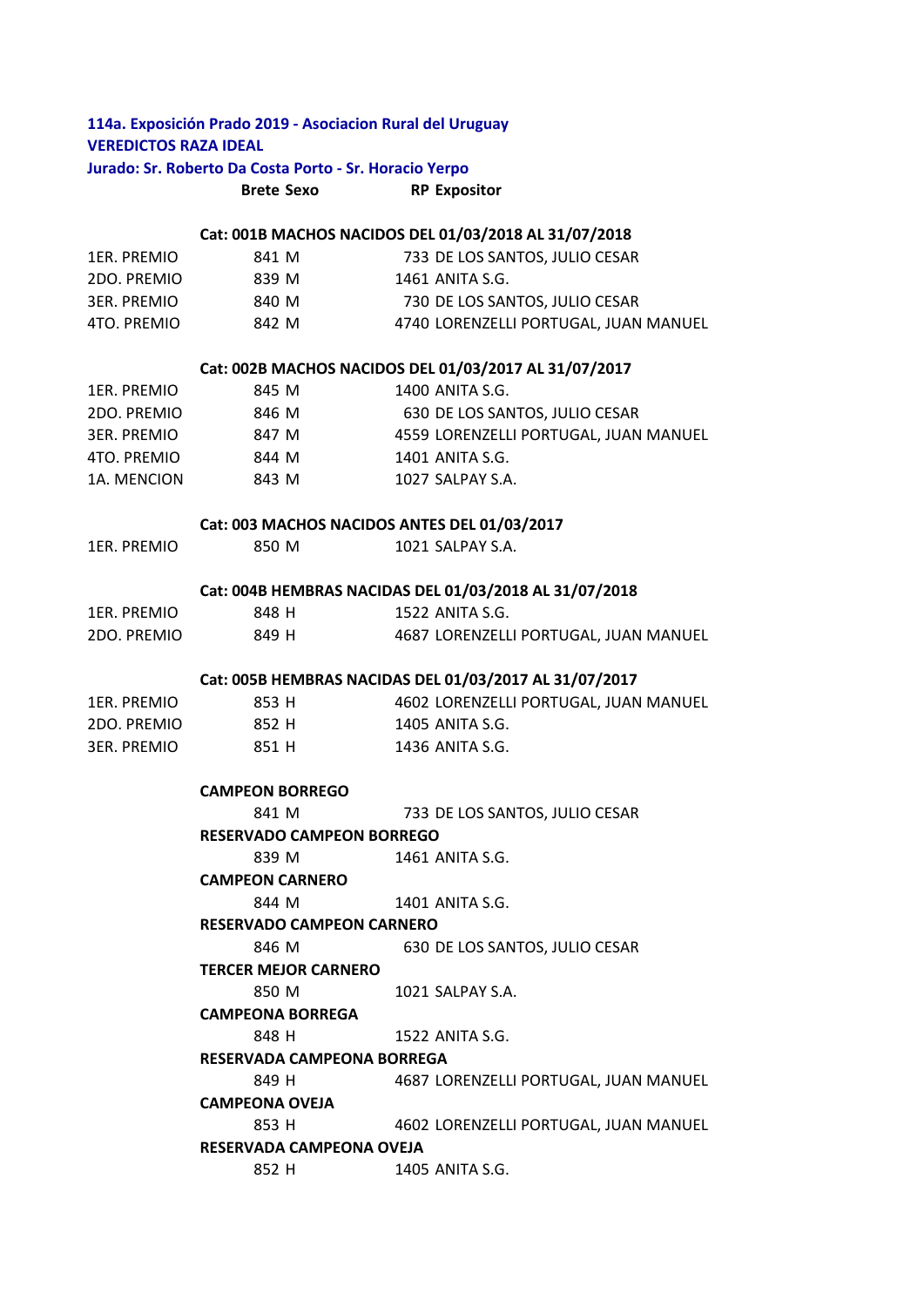844 M 1401 ANITA S.G. 846 M 630 DE LOS SANTOS, JULIO CESAR 850 M 1021 SALPAY S.A. 848 H 1522 ANITA S.G. 853 H 4602 LORENZELLI PORTUGAL, JUAN MANUEL 844 M 1401 ANITA S.G. 846 M 630 DE LOS SANTOS, JULIO CESAR 850 M 1021 SALPAY S.A. 846 M 630 DE LOS SANTOS, JULIO CESAR **AL TERCER MEJOR MACHO PREMIO SOC. C. DE IDEAL MEJOR VELLON RESERVADO GRAN CAMPEON MACHO TERCER MEJOR MACHO GRAN CAMPEONA HEMBRA RESERVADA GRAN CAMPEONA HEMBRA AL GRAN CAMPEON IDEAL PI PREMIOS : SOC. C. DE IDEAL ‐ SUL ‐ COPA POLWAT SHEEP BR AUSTRALIA AL RESERV.GRAN CAMPEON SOC. C. DE IDEAL GRAN CAMPEON MACHO**